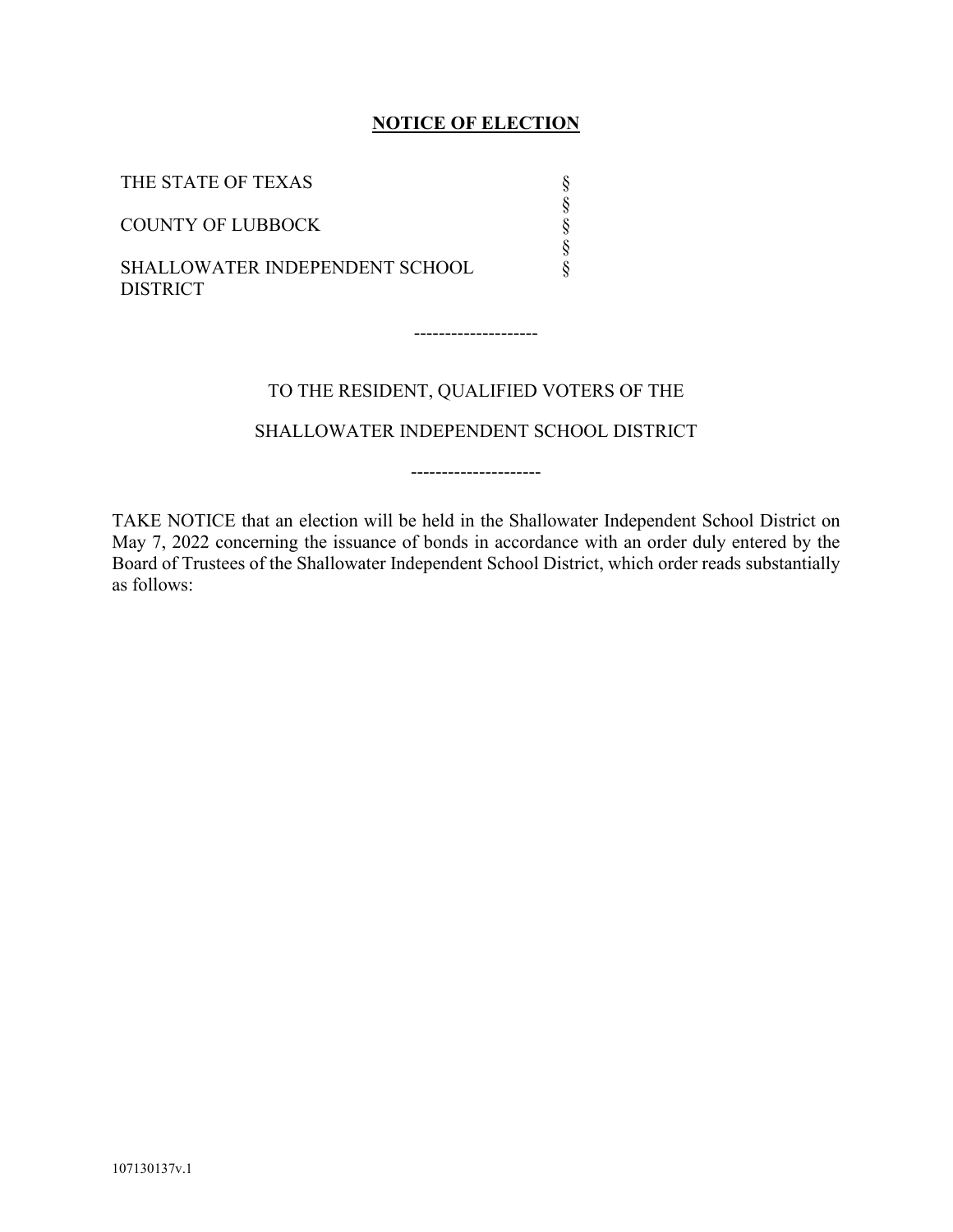**AN ORDER CALLING A BOND ELECTION TO BE HELD BY THE SHALLOWATER INDEPENDENT SCHOOL DISTRICT, MAKING PROVISION FOR THE CONDUCT OF A JOINT ELECTION, AND RESOLVING OTHER MATTERS INCIDENT AND RELATED TO SUCH ELECTION**

\* \* \* \* \* \* \* \* \* \* \* \* \* \* \* \* \* \* \* \* \* \*

WHEREAS, the Board of Education (the *Board*) of the SHALLOWATER INDEPENDENT SCHOOL DISTRICT (the District), located in Lubbock County, Texas (the *County*), hereby finds and determines that an election should be held to determine whether the District shall be authorized to issue bonds of the District in the amount and for the purposes hereinafter identified (the *Election*); and

WHEREAS, concurrently with the Election, the District is conducting an election for certain Board trustee positions; and

WHEREAS, Section 11.0581, as amended, Texas Education Code requires that an election for trustees positions, along with any other District election held concurrently therewith, be conducted jointly with a municipality including territory of the District on Election Day (defined herein); and

WHEREAS, the District anticipates conducting its Board election and the Election jointly with the City of Shallowater, Texas (the *City),* which is a municipality within the District, on Election Day only (and unless the City cancels its election, in which case the District's compliance with Section 11.0581, as amended, Texas Education Code is no longer required because of, as described above, impossibility), in a manner permitted under applicable Texas law; and

WHEREAS, the District will conduct the Election in accordance with the laws of the State of Texas (the *State*) and applicable federal laws; and

WHEREAS, the Board hereby finds and determines that the necessity to construct various capital improvements within the District necessitates that it is in the public interest to call and hold the Election at the earliest possible date to authorize the issuance of general obligation bonds for the purposes hereinafter identified;

WHEREAS, THE Board hereby finds and determines that all facilities to be acquired, constructed, renovated, improved, or equipped pursuant to Proposition A herein will be used predominantly for required classroom instruction and/or essential administrative operations for faculty and staff of the District and administrative purposes and are not the type of facilities described in Section  $45.003(g)(1-6)$ ; and

WHEREAS, the District will enter into an election services contract with the County, by and through its Elections Administrator (the *Administrator*) in accordance with the provisions of Subchapter D of Chapter 31, as amended, Texas Election Code, or other applicable law, pursuant to which the County will assist with certain aspects of the Election on the District's behalf (being, particularly, the rental by the County to the District of electronic voting machines and provision of certain polling locations); and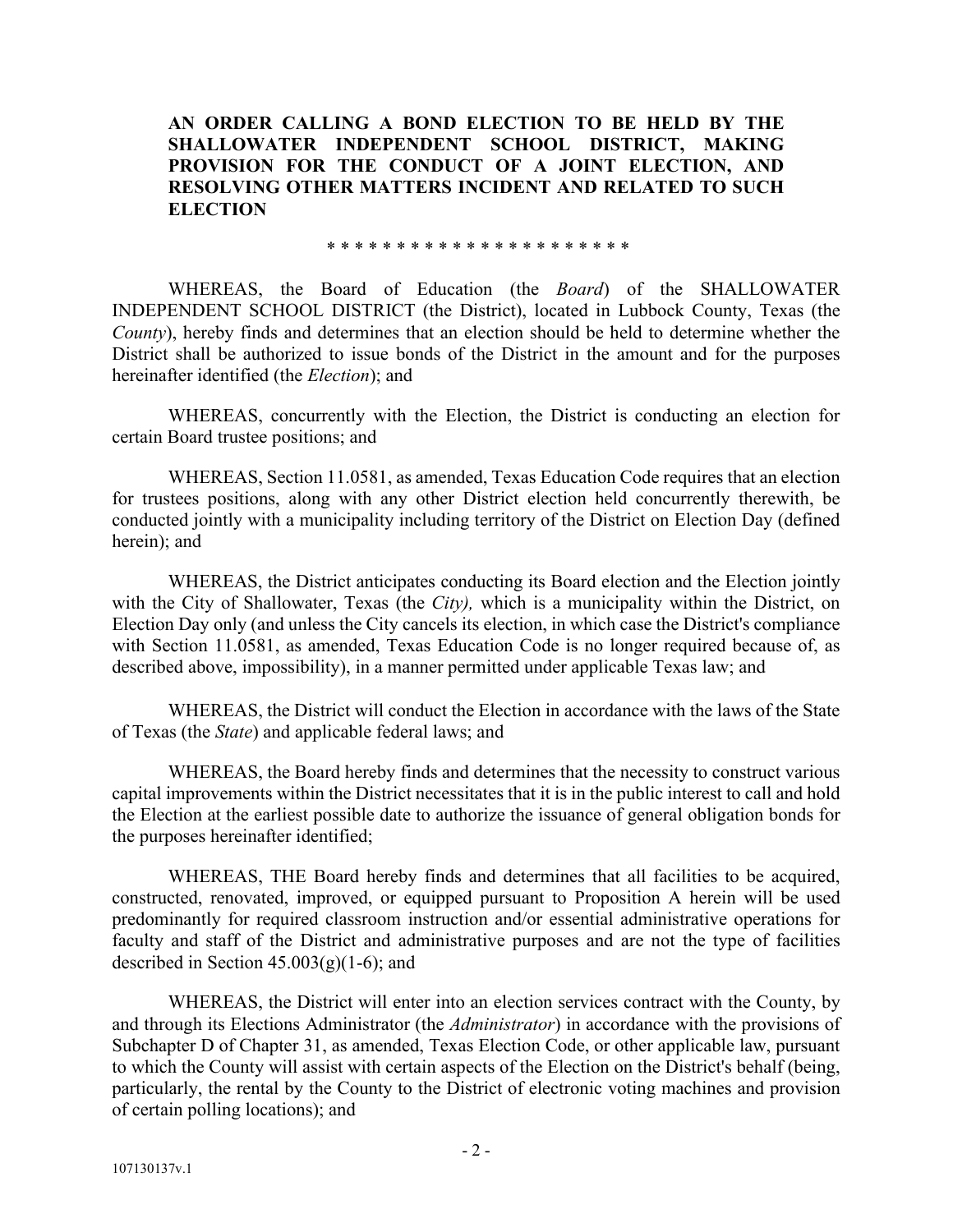WHEREAS, the Election may be held jointly with other political subdivisions (such other political subdivisions, collectively, the Participants), as provided pursuant to the provisions of an election services agreement and/or a joint election or similar agreement between or among (as applicable) the District and any Participants, entered into in accordance with the provisions of Section 271.002, as amended, Texas Election Code; and

WHEREAS, the Board hereby finds and determines that the actions hereinbefore described are in the best interests of the residents of the District; now, therefore,

## BE IT ORDERED BY THE BOARD OF EDUCATION OF THE SHALLOWATER INDEPENDENT SCHOOL DISTRICT THAT:

SECTION 1: The Election shall be held in the SHALLOWATER INDEPENDENT SCHOOL DISTRICT on the 7th day of May, 2022 (*Election Day*), which is a uniform election date under the Texas Election Code, as amended, and is 78 or more days from the date of the adoption of this order (the *Order*), for the purpose of submitting the following measure to the qualified voters of the District:

## MEASURE A

"Shall the Board of Education of the Shallowater Independent School District be authorized to issue and sell bonds of the District in the principal amount not to exceed \$48,500,000 for the purposes of designing, constructing, renovating, improving, upgrading, updating, acquiring, and equipping school facilities (and any necessary or related removal of existing facilities), and the purchase of the necessary sites for school facilities, such bonds to mature serially or otherwise (not more than 40 years from their date) in accordance with law; any issue or series of such bonds to bear interest per annum at such rate or rates (fixed, floating, variable, or otherwise) as may be determined within the discretion of the Board of Education, provided that such rate or rates of interest shall not exceed the maximum rate per annum authorized by law at the time of the issuance of any issue or series of such bonds; and shall the Board of Education of the District be authorized to levy and pledge, and cause to be assessed and collected, annual ad valorem taxes on all taxable property in the District sufficient, without limit as to rate or amount, to pay the principal of and interest on the bonds and the cost of any credit agreements executed in connection with the bonds?"

## MEASURE B

"Shall the Board of Education of the Shallowater Independent School District be authorized to issue and sell bonds of the District in the principal amount of \$1,500,000 for the purposes of designing, constructing, renovating, improving, upgrading, updating, acquiring, and equipping school facilities for athletics (to include any necessary or related removal of existing facilities with respect to any of the foregoing), such bonds to mature serially or otherwise (not more than 40 years from their date) in accordance with law; any issue or series of such bonds to bear interest per annum at such rate or rates (fixed, floating, variable, or otherwise)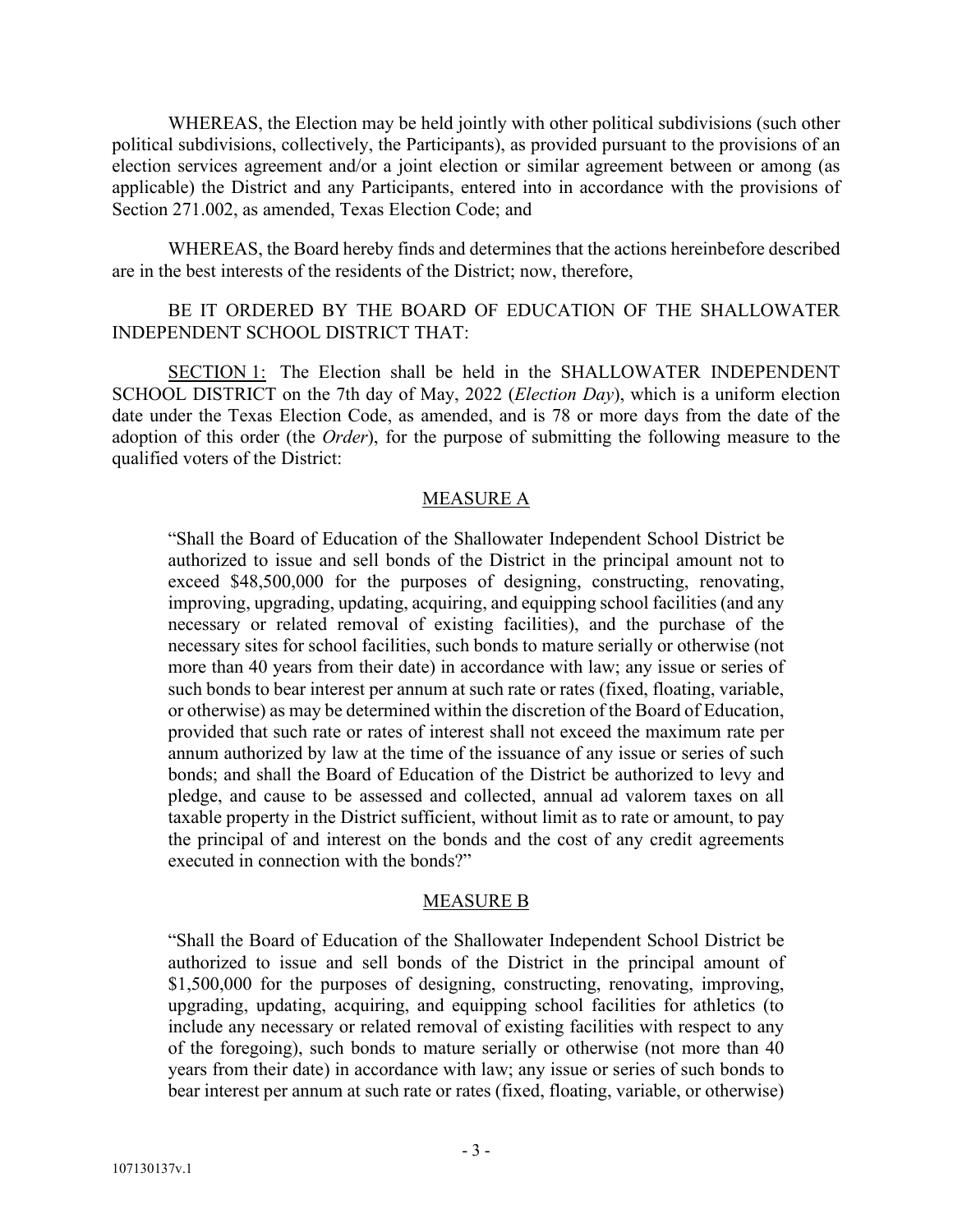as may be determined within the discretion of the Board of Education, provided that such rate or rates of interest shall not exceed the maximum rate per annum authorized by law at the time of the issuance of any issue or series of such bonds; and shall the Board of Education of the District be authorized to levy and pledge, and cause to be assessed and collected, annual ad valorem taxes on all taxable property in the District sufficient, without limit as to rate or amount, to pay the principal of and interest on the bonds and the cost of any credit agreements executed in connection with the bonds?"

SECTION 2: One or more school election precincts are hereby established for the purpose of holding the Election, and one or more polling places are hereby designated for holding the Election in the school election precincts as identified in Exhibit A to this Order (which is incorporated herein by reference for all purposes). At least 79 days prior to the scheduled Election Day, or as soon thereafter as is reasonably practicable, the President, Board of Education, the Administrator, or the respective designees thereof, will appoint the Presiding Judge, Alternate Presiding Judges, Election Clerks, and all other election officials for the Election, together with any other necessary changes to election practices and procedures and can correct, modify, or change the Exhibits to this Order based upon the final locations and times agreed upon by the District, the Administrator, and the Participants, if any and as applicable, to the extent permitted by applicable law.

A. The Presiding Judge shall appoint not less than two resident qualified voters of the District to act as clerks in order to properly conduct the Election. To the extent required by the Texas Election Code, as amended, or other applicable law, the appointment of these clerks must include a person fluent in the Spanish language to serve as a clerk to render oral aid in the Spanish language to any voter desiring such aid at the polls on Election Day. If the Presiding Judge appointed actually serves, the Alternate Presiding Judge shall serve as one of the clerks. In the absence of the Presiding Judge, the Alternate Presiding Judge shall perform the duties of the Presiding Judge of the election precinct.

B. On Election Day, the polls shall be open as designated on Exhibit A.

C. The main early voting location is designated in Exhibit B to this Order (which is incorporated herein by reference for all purposes). The individual named as the Early Voting Clerk as designated in Exhibit B is hereby appointed as the Early Voting Clerk to conduct such early voting in the Election. The Early Voting Clerk shall appoint the Deputy Early Voting Clerks. This office or place shall remain open to permit early voting on the days and at the times as stated in Exhibit B. Early voting shall commence as provided on Exhibit B and continue through the date set forth on Exhibit B, all as provided by the provisions of the Texas Election Code, as amended.

Additionally, permanent and/or temporary branch offices for early voting by personal appearance may be established and maintained in accordance with the Texas Election Code. In the event such permanent and/or temporary branch locations are established, information regarding the locations, dates, and hours of operation for early voting at these offices shall be determined by the Administrator, as identified in Exhibit B hereto.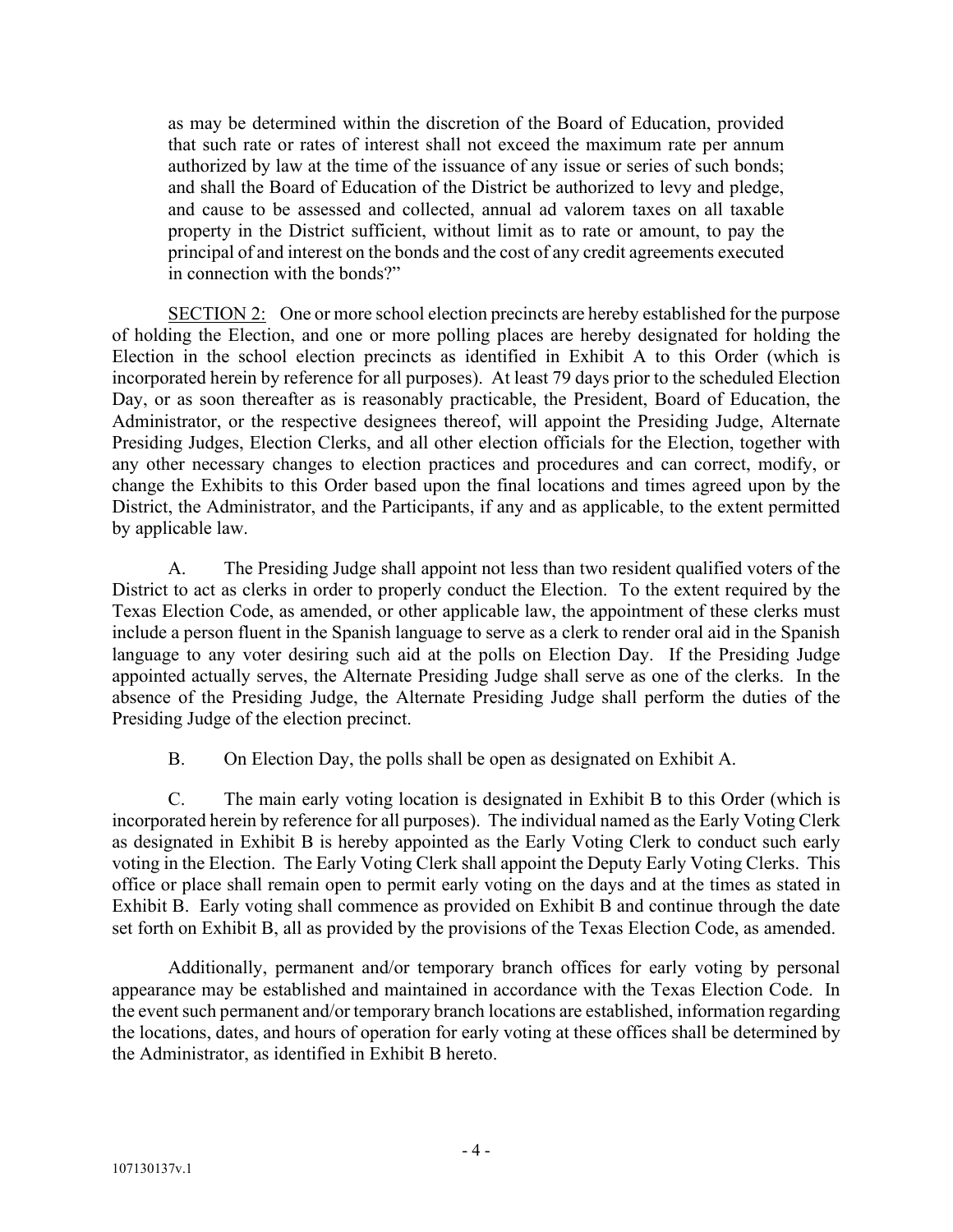An Early Voting Ballot Board is hereby established for the purpose of processing early voting results. The individual designated in Exhibit B as the Presiding Judge of the Early Voting Ballot Board is hereby appointed the Presiding Judge of the Early Voting Ballot Board. The Presiding Judge shall appoint not less than two resident qualified voters of the District to serve as members of the Early Voting Ballot Board.

SECTION 3: Electronic voting machines may be used in holding and conducting the Election on Election Day; provided, however, in the event the use of such electronic voting machines is not practicable, the Election may be conducted on Election Day by the use of paper ballots (except as otherwise provided in this section). Electronic voting machines or paper ballots may be used for early voting by personal appearance (except as otherwise provided in this section). Pursuant to Section 61.012, as amended, Texas Election Code, the District shall provide at least one accessible voting system in each polling place used in the Election. Such voting system shall comply with Texas and federal laws establishing the requirement for voting systems that permit voters with physical disabilities to cast a secret ballot. Any legally permissible voting method may be used for early voting and Election Day voting by personal appearance. Certain early voting may be conducted by mail.

SECTION 4: The District shall also utilize a Central Counting Station (the *Station*) as provided by Section 127.001, et seq., as amended, Texas Election Code. The Administrator, or the designee thereof, is hereby appointed as the Manager of the Station, who will establish a written plan for the orderly operation of the Station in accordance with the provisions of the Texas Election Code. The Board hereby authorizes the Administrator, or the designee thereof, to appoint the Presiding Judge of the Station, the Tabulation Supervisor, and the Programmer for the Station and may appoint Station clerks as needed or desirable. The Administrator will publish (or cause to be published) notice and conduct testing on the automatic tabulation equipment relating to the Station and conduct instruction for the officials and clerks for the Station in accordance with the provisions of the Texas Election Code.

SECTION 5: The official ballot shall be prepared in accordance with the provisions of the Texas Election Code, as amended, so as to permit voters to vote "FOR" or "AGAINST" the aforesaid measure which shall appear on the ballot substantially as follows:

## PROPOSITION A

"THE ISSUANCE OF NOT TO EXCEED \$48,500,000 OF SHALLOWATER INDEPENDENT SCHOOL DISTRICT SCHOOL BUILDING BONDS FOR THE PURPOSES OF DESIGNING, CONSTRUCTING, RENOVATING, IMPROVING, UPGRADING, UPDATING, ACQUIRING, AND EQUIPPING SCHOOL FACILITIES, AND THE PURCHASE OF THE NECESSARY SITES FOR SCHOOL FACILITIES, AND THE LEVYING OF A TAX IN PAYMENT THEREOF. THIS IS A PROPERTY TAX INCREASE."

## PROPOSITION B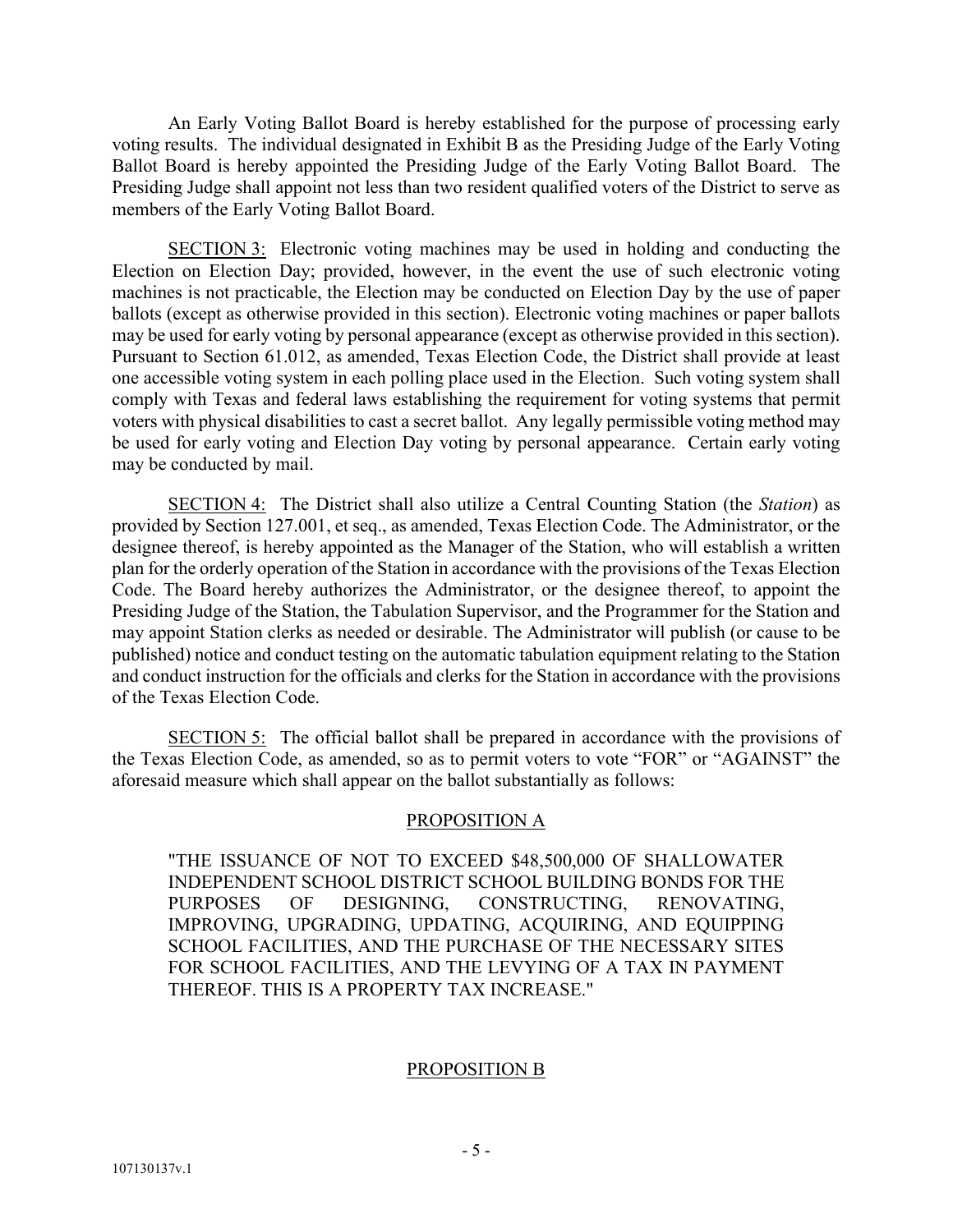"THE ISSUANCE OF NOT TO EXCEED \$1,500,000 OF SHALLOWATER INDEPENDENT SCHOOL DISTRICT SCHOOL BUILDING BONDS FOR THE PURPOSES OF DESIGNING, CONSTRUCTING, RENOVATING, IMPROVING, UPGRADING, UPDATING, ACQUIRING, AND EQUIPPING ATHLETIC FACILITIES, AND THE LEVYING OF A TAX IN PAYMENT THEREOF. THIS IS A PROPERTY TAX INCREASE."

SECTION 6: All resident, qualified voters of the District shall be permitted to vote at the Election, and on Election Day, such voters shall vote at the designated polling place. The Election shall be held and conducted in accordance with the provisions of the Texas Election Code, as amended, except as modified by the provisions of the Texas Education Code, as amended, and as may be required by law. To the extent required by law, all election materials and proceedings relating to the Election shall be printed in both English and Spanish.

SECTION 7: Notice of election, including a Spanish translation thereof, shall be published at least one time in a newspaper of general circulation in the District, with such publication occurring not more than 30 days and not less than 10 days before Election Day. Moreover, a substantial copy of this Order and the voter information attached as Exhibit C, including a Spanish translation thereof, shall be posted (i) on the bulletin board used for posting notices of Board meetings not less than 21 days prior to Election Day, (ii) in three additional public places within the District's boundaries not later than 21 days prior to Election Day, (iii) in a prominent location at each polling place on Election Day and during early voting, and (iv) in a prominent location on the District's internet website not less than 21 days prior to Election Day. A sample ballot shall be posted on the District's internet website not less than 21 days prior to Election Day.

SECTION 8: As required by and in accordance with Section 3.009(b)(5) and (7) through (9) of the Texas Election Code, the District, as of the date of this order, had outstanding an aggregate principal amount of debt equal to \$24,548,819; the aggregate amount of the interest owed on such District debt obligations, through respective maturity, totaled \$6,993,459; and the District levied an ad valorem debt service tax rate for its outstanding debt obligations of \$31,542,278 per \$100 of taxable assessed valuation. The District estimates an ad valorem debt service tax rate of \$0.50 per \$100 of taxable assessed valuation if the bonds that are the subject of the Election are approved and are issued (taking into account the outstanding District bonds and bonds that are the subject of this Election, but not future bond authorizations of the District). The bonds that are the subject of this Election shall mature serially or otherwise over a specified number of years (but not more than 40 years from their date), as prescribed by applicable Texas law. The foregoing estimated tax rate and amortization period are only estimates, provided for Texas statutory compliance, and do not serve as a cap on any District ad valorem tax rate or the amortization period for bonds that are the subject of this Election.

SECTION 9: The District may determine to issue the bonds authorized by the Propositions in one or more series of bonds over a period of years in a manner and in accordance with a schedule to be determined by the Board based upon a number of factors, including, but not limited to, the then current needs of the District, demographic changes, prevailing market conditions, assessed valuations of property in the District and management of the District's shortterm and long-term interest rate exposure. Market conditions, demographics and assessed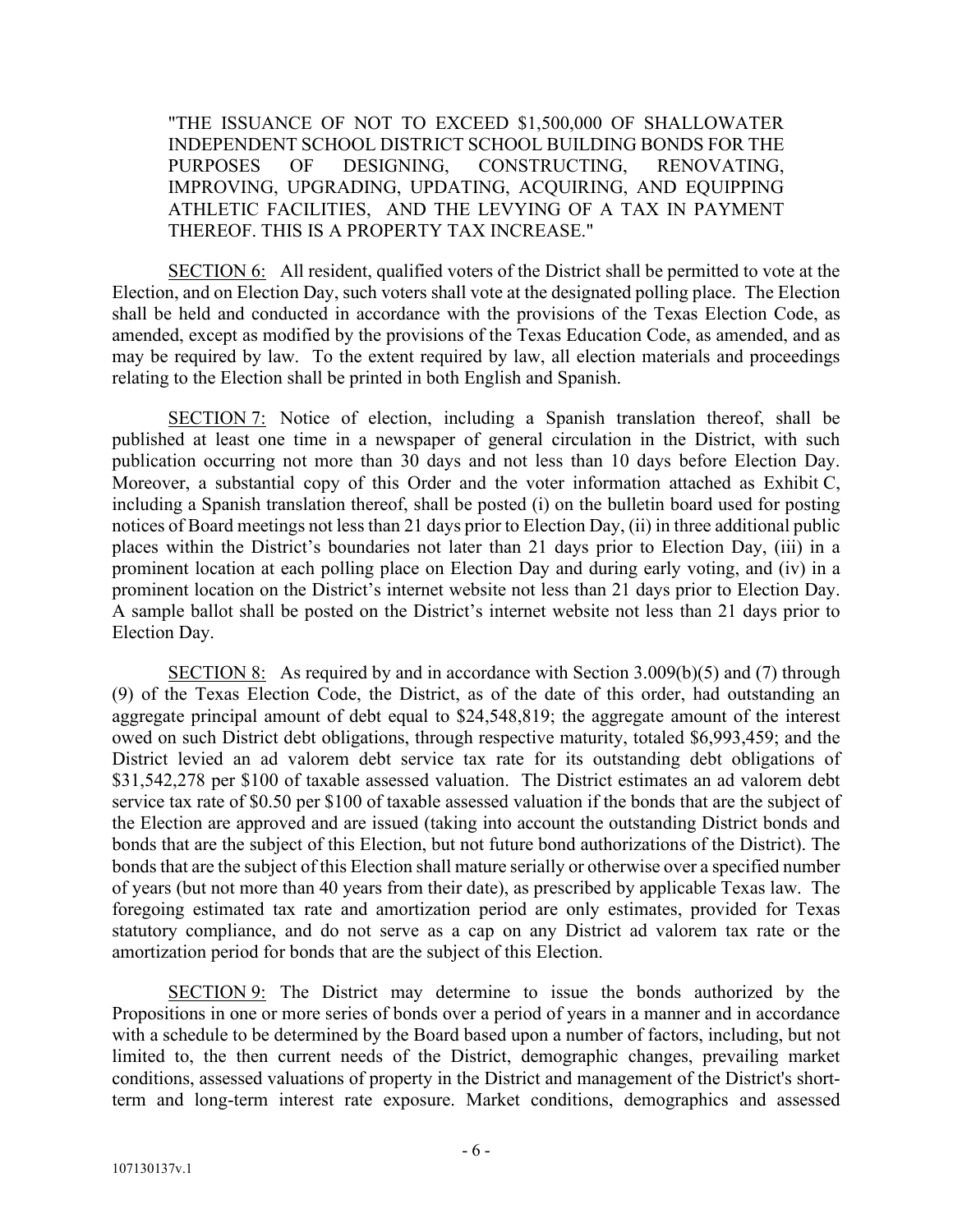valuations of property vary based upon a number of factors beyond the District's control, and therefore, the District cannot and does not guarantee a particular interest rate or tax rate associated with the bonds authorized by the Propositions. As such, the information contained in this paragraph is provided solely for illustrative purposes and does not establish any limitations or restrictions or create a contract with the voters. The District estimates that, based on the District's current taxable assessed valuation, current market conditions and estimated future growth in the District's taxable assessed valuation, if all of the bonds authorized by the Propositions were issued in accordance with the District's current project finance plan, the maximum interest rate on the bonds is not expected to exceed 3.75%.

SECTION 10: The Board authorizes the President, Board of Education, the Superintendent of Schools, or the respective designee of either of such parties, to negotiate and enter into one or more joint election agreements, election services contracts, and/or similar contracts or agreements with the if District desired or if required to comply with applicable law, as permitted and in accordance with the provisions of the Texas Election Code, as amended. In addition, the Board authorizes the President, Board of Education, the Superintendent of Schools, or the respective designee of either of such parties to make such technical modifications to this Order that are necessary for compliance with applicable Texas or federal law or to carry out the intent of the Board, as evidenced herein.

SECTION 11: The recitals contained in the preamble hereof are hereby found to be true, and such recitals are hereby made a part of this Order for all purposes and are adopted as a part of the judgment and findings of the Board.

SECTION 12: All orders and resolutions, or parts thereof, which are in conflict or inconsistent with any provision of this Order are hereby repealed to the extent of such conflict, and the provisions of this Order shall be and remain controlling as to the matters ordered herein.

SECTION 13: This Order shall be construed and enforced in accordance with the laws of the State of Texas and the United States of America.

SECTION 14: It is officially found, determined, and declared that the meeting at which this Order is adopted was open to the public and public notice of the time, place, and subject matter of the public business to be considered at such meeting, including this Order, was given, all as required by Chapter 551, as amended, Texas Government Code.

SECTION 15: If any provision of this Order or the application thereof to any person or circumstance shall be held to be invalid, the remainder of this Order and the application of such provision to other persons and circumstances shall nevertheless be valid, and the Board hereby declares that this Order would have been enacted without such invalid provision.

SECTION 16: This Order shall be in force and effect from and after its final passage, and it is so ordered.

\* \* \*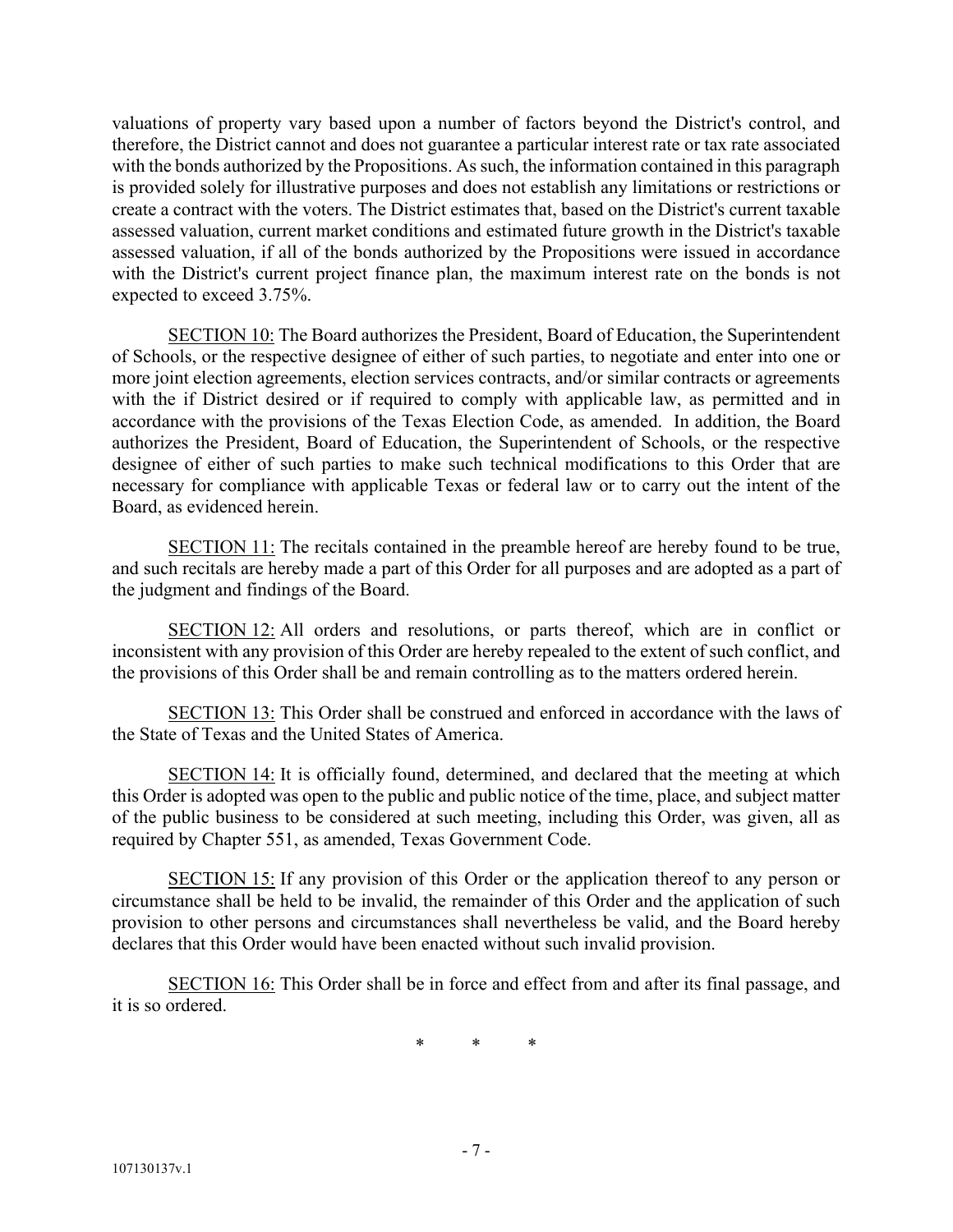PASSED AND APPROVED, this the 8th day of February, 2022.

SHALLOWATER INDEPENDENT SCHOOL DISTRICT

Shallowater Independent School District President, Board of Education

ATTEST:

Shallowater Independent School District Secretary, Board of Education

(DISTRICT SEAL)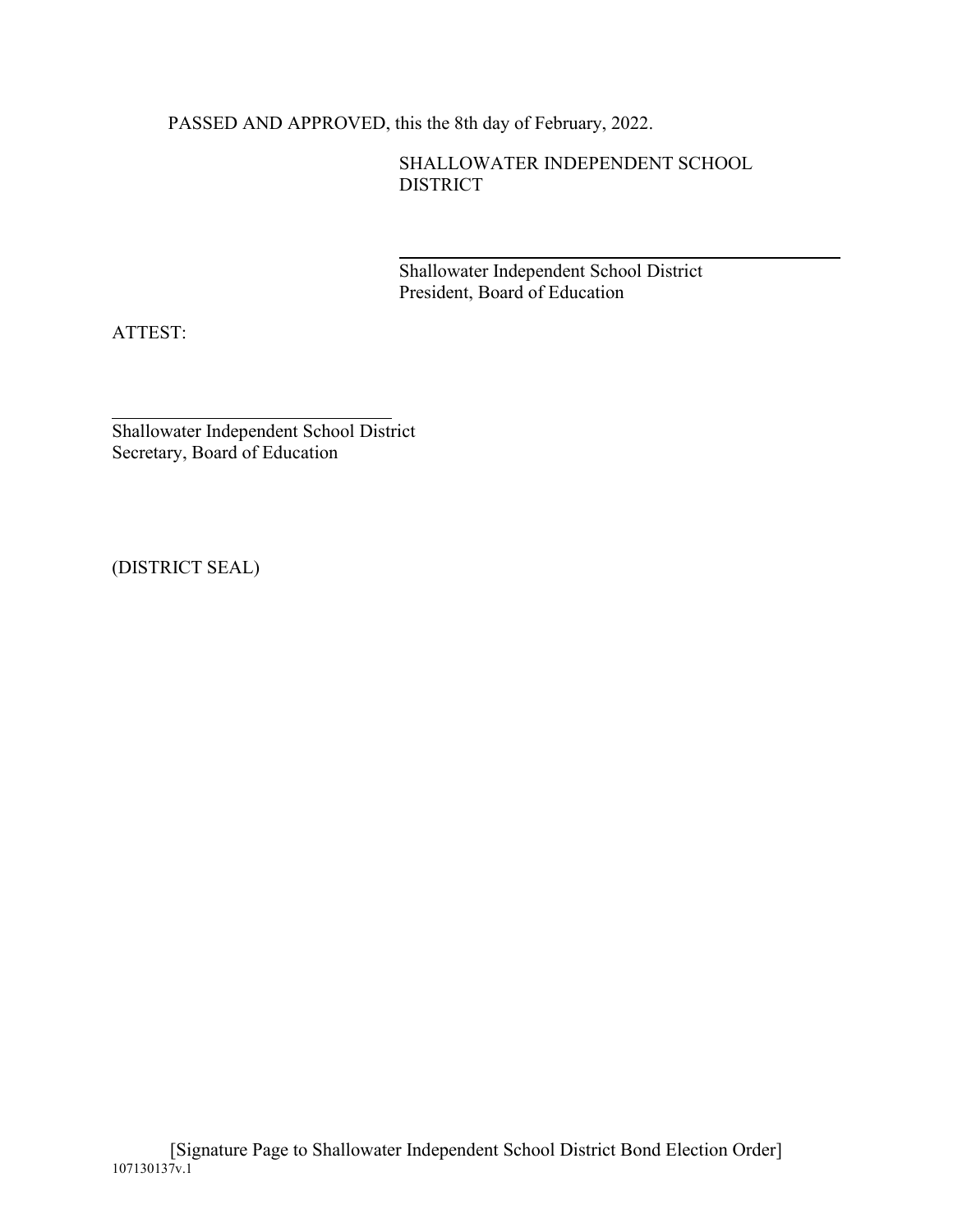### **Exhibit A**

#### **ELECTION DAY PRECINCT AND POLLING INFORMATION**

District's website: https://www.shallowaterisd.net County's website: https://www.co.lubbock.tx.us or https://www.votelubbock.org/elections-office/

Election Day: Saturday, May 7, 2022 Election Day Polling Locations open from 7 a.m. to 7 p.m. Presiding Judge(s) and Alternate(s): to be appointed by the Administrator

#### **TENTATIVE**

Abernathy City Hall – Community Room, 811 Avenue D, Abernathy, Texas 79311 Bacon Heights Baptist Church – 2 Commons Room, 5110 54th St., Lubbock, Texas 79414 Broadview Baptist Church – Fellowship Hall, 1302 N. Frankford Ave., Lubbock, Texas 79416 Broadway Church of Christ – Foyer, 1924 Broadway, Lubbock, Texas 79401 Byron Martin ATC – Entry Hall, 3201 Avenue Q, Lubbock, Texas 79411 Calvary Baptist Church – Mall Area, 5301 82nd St., Lubbock, Texas 79424 Carmona-Harrison Elementary – Fitness Room, 1910 Cesar E. Chavez Drive, Lubbock, Texas 79415 Casey Administration Building – Room No. 104, 501 7th Street. Wolfforth, Texas 79382 Catholic Diocese of Lubbock – Archbishop Michael J Sheehan Hall, 4620 4th St., Lubbock, Texas 79416 Cavazos Middle School – Gym, 210 N. University Ave., Lubbock, Texas 79415 Celebration Christian Center – Sanctuary, 8001 Upland Ave., Lubbock, Texas 79424 Church on the Rock – Café Area, 10503 Slide Rd., Lubbock, Texas 79424 Copper Rawlings Senior Center – Social Hall, 213 40th St., Lubbock, Texas 79404 Elks Lodge No. 1348 – Lodge Hall, 3409 Milwaukee, Lubbock, Texas 79407 First Assembly of God Church – Classroom, 3801 98th St., Lubbock, Texas 79423 Green Lawn Church of Christ – Entry Hall, 5701 19th St., Lubbock, Texas 79407 Heritage Middle School – Library, 6110 73rd St., Lubbock, Texas 79424 Hodges Community Center – Social Hall, 4011 University Ave., Lubbock, Texas 79413 Idalou Community Center – Community Room, 202 W. 7th Street, Idalou, Texas 79329 Lubbock-Cooper Middle School – Conference Room, 16319 TX-493, Lubbock, Texas 79423 Lubbock-Cooper North Elementary School – Gym, 3202 108<sup>th</sup> St., Lubbock, Texas 79423 Mae Simmons Community Center – Activity Room, 2004 Oak Ave., Lubbock, Texas 79403 Maggie Trejo – Rodgers Community Center Social Hall, 3200 Amherst Street, Lubbock, Texas 79415 Mattress Firm – Breakroom, 6707 Slide Rd., Lubbock, Texas 79424 New Deal Community Clubhouse – 309 S. Monroe Ave., New Deal, Texas 79350 Parsons Elementary School – Gym, 2811 58th Str., Lubbock, Texas 79403 Patterson Library – Community Room, 1836 Parkway Dr., Lubbock, Texas 79403 Roberts Elementary School – Gym, 7901 Avenue P, Lubbock, Texas 79423

Roscoe Wilson Elementary School, Gym, 28017 25th St., Lubbock, Texas 79410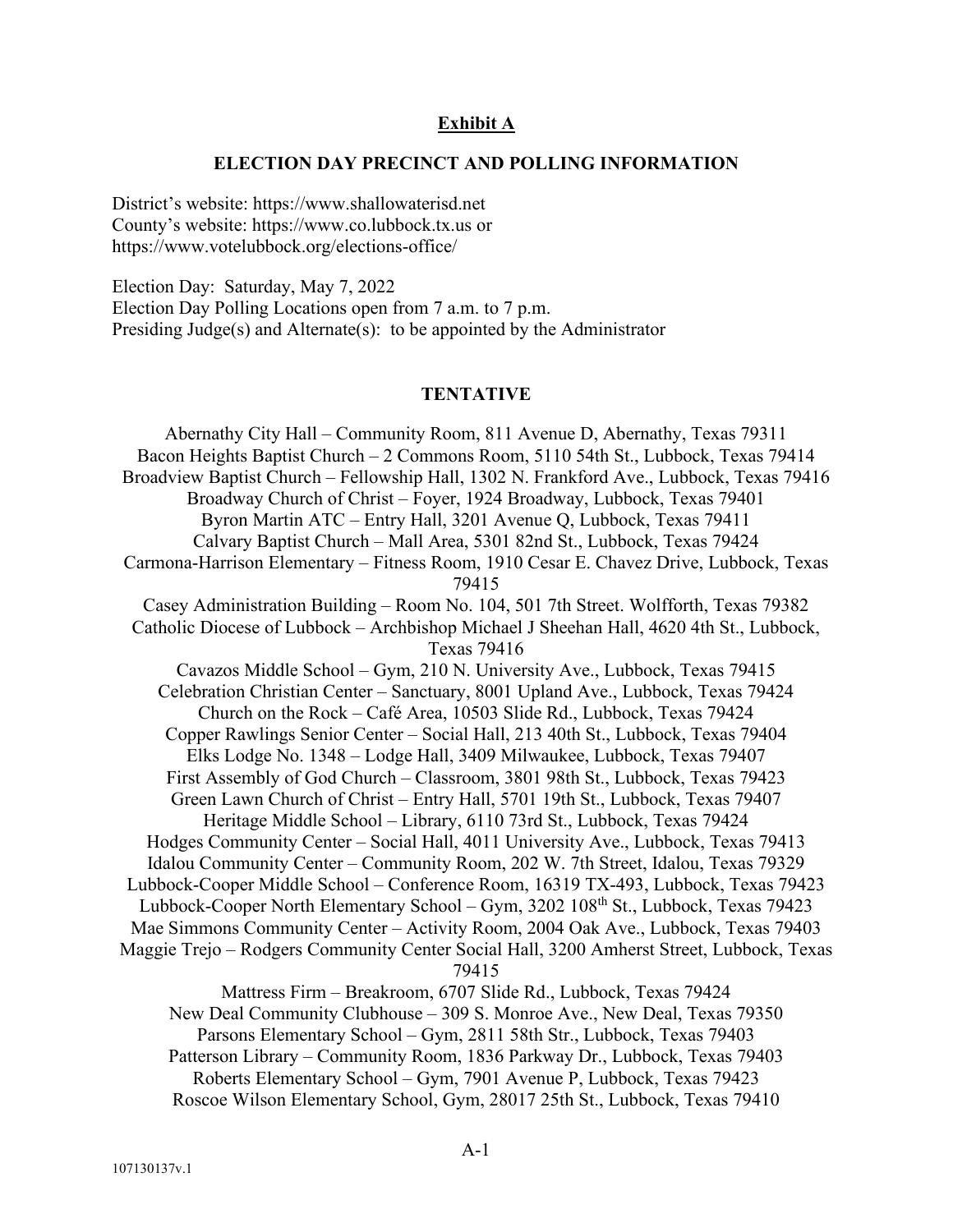Shallowater Community Clubhouse – Community Room, 750 W. Garza St., Shallowater, Texas 79363 Slaton Community Clubhouse – Community Room, 750 W. Garza St., Slaton, Texas 79364 South Plains Church of Christ – Gym Area, 6802 Elkhart Ave., Lubbock, Texas 79424 Sunset Church of Christ – Powerhouse, 3625 34th St., Lubbock, Texas 79410 Sutherlands HomeBase – Near Lighting Section, 3701 50th St., Lubbock, Texas 79413 Terra Vista Middle School – Library, 1111 Upland Ave., Lubbock, Texas 79416 Texas Tech University Student Union Building – 15th Street and Akron Avenue – Student Union Building Lubbock, Texas 70409

\*Lubbock County participates in the Countywide Polling Place program under Section 43.007, as amended, Texas Election Code. Registered voters will be able to cast their Election Day ballots at any of the Vote Centers identified above.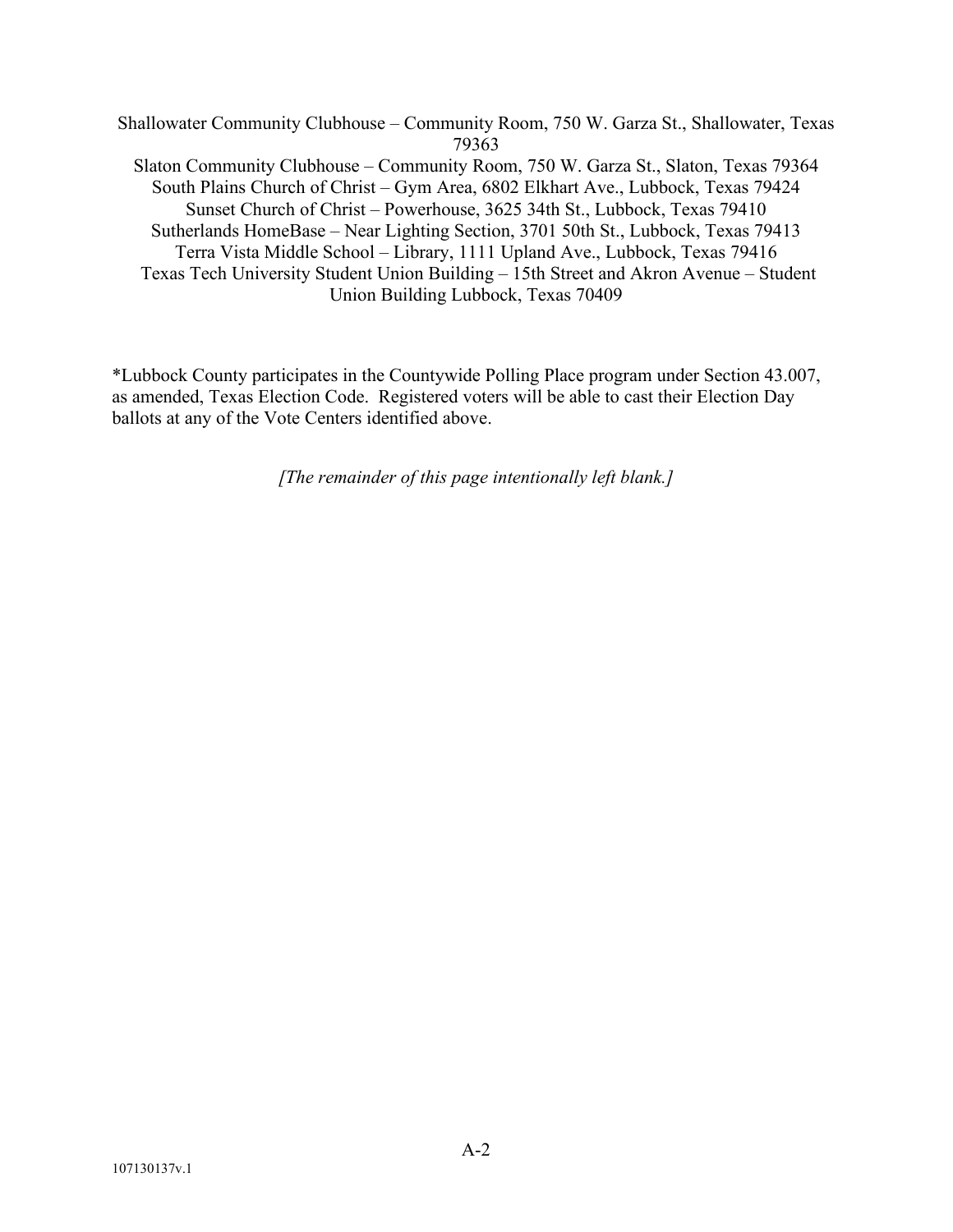## **Exhibit B**

## **EARLY VOTING**

District's website: https://www.shallowaterisd.net County's website: https://www.co.lubbock.tx.us or https://www.votelubbock.org/elections-office/

Early voting begins Monday, April 25, 2022 and ends on Tuesday, May 3, 2022.

Early Voting Clerk: Roxzine Stinson, Lubbock County Elections Administrator, 1308 Crickets Ave., Lubbock, Texas 79401

Presiding Judge of the Early Voting Ballot Board: to be determined by the Administrator.

Voters entitled to vote an early ballot by personal appearance may do so at any Early Voting site.

## **Main Early Voting Polling Place, Dates, and Times**

## **TENTATIVE**

Lubbock County Elections Office, Public Room , 1308 Crickets Ave., Lubbock, Texas 79401

| Monday, April 25, 2022 through Saturday, April 30, 2022 | $8:00 \text{ am} - 8:00 \text{ pm}$ |
|---------------------------------------------------------|-------------------------------------|
| Sunday, May 1, 2022                                     | $1:00 \text{ pm} - 7:00 \text{ pm}$ |
| Monday, May 2, 2022 through Tuesday, May 3, 2022        | $8:00 \text{ am} - 8:00 \text{ pm}$ |

## **Branch Early Voting Polling Place, Dates, and Times**

United Supermarkets, Amigos and Market Street

United Supermarkets – 2630 Parkway Dr., Lubbock, Texas 79043 (Parkway & Beech Ave.) United Supermarkets – 401 Slide Rd., Lubbock, Texas 79416 (4th & Slide) United Supermarkets – 6313 4th St., Lubbock, Texas 79416 (4th & Milwaukee) United Supermarkets – 1701 50th St., Lubbock, Texas 79416 (50th & Avenue Q) United Supermarkets – 2703 82nd St., Lubbock, Texas 79423 (82nd & Boston Ave.) United Supermarkets – 8010 Frankford Ave., Lubbock, Texas 79424 (82nd & Frankford) United Supermarkets – 12815 Indiana Ave., Lubbock, Texas 79423 (130th & Indiana) United Supermarkets – 11310 Slide Rd., Lubbock, Texas 79424 (114th & Slide) Amigos – 112 N. University Ave., Lubbock, Texas 79424 (114th & Slide) Market Street – 4425 19th St., Lubbock, Texas 79407 (19th & Quaker) Market Street – 3405 50th St., Lubbock, Texas 79413 (50th & Indiana) Market Street – 4205 98th St., Lubbock, Texas 79423 (98th & Quaker)

Dates and Times for United Supermarkets, Amigos, and Market Streets locations: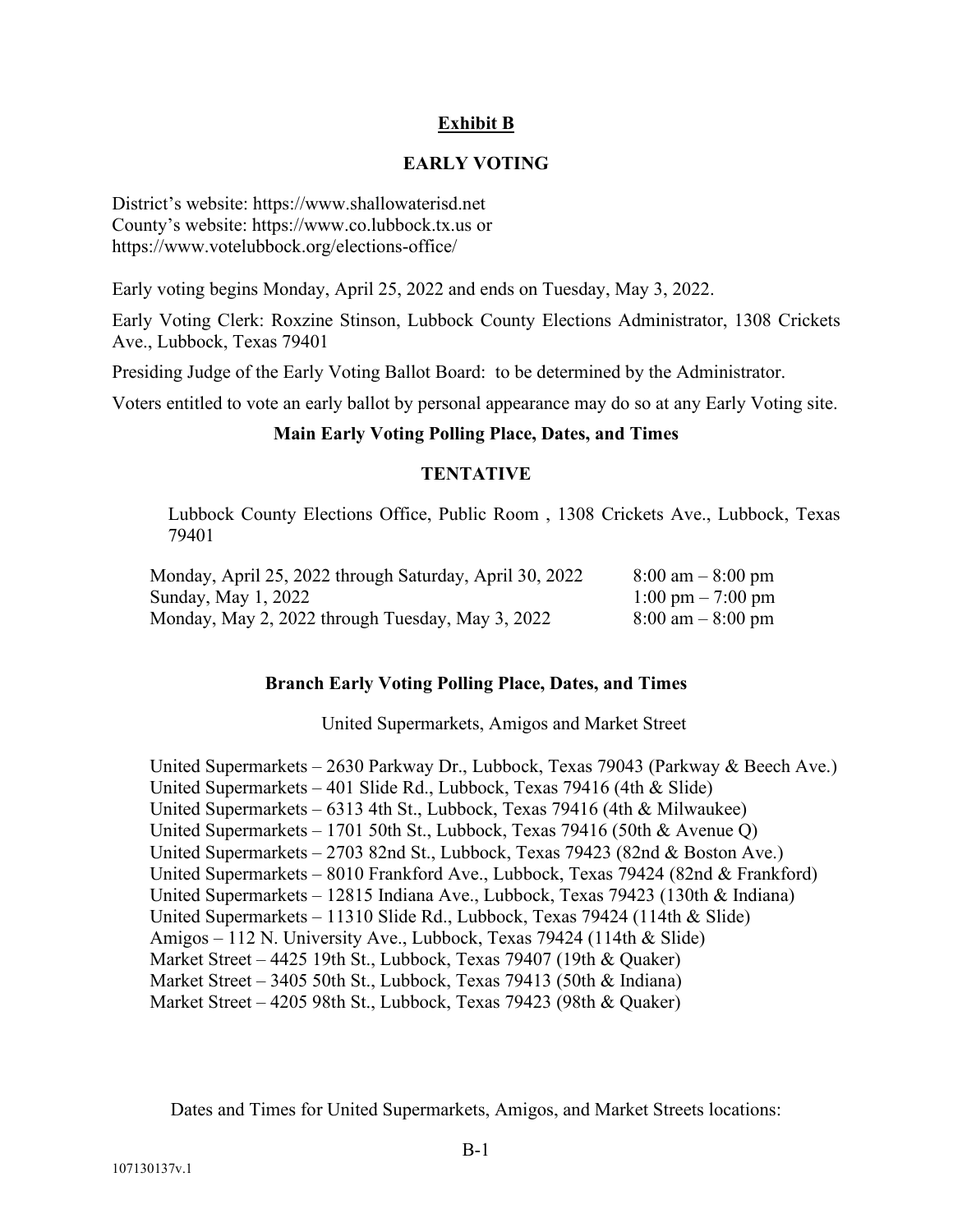| Monday, April 25, 2022 through Saturday, April 30, 2022<br>Sunday, May 1, 2022<br>Monday, May 2, 2022 through Tuesday, May 3, 2022                                     | $8:00 \text{ am} - 8:00 \text{ pm}$<br>$1:00 \text{ pm} - 7:00 \text{ pm}$<br>$8:00 \text{ am} - 8:00 \text{ pm}$ |  |
|------------------------------------------------------------------------------------------------------------------------------------------------------------------------|-------------------------------------------------------------------------------------------------------------------|--|
| Abernathy City Hall – Community Room, 811 Avenue D, Abernathy, Texas 79311                                                                                             |                                                                                                                   |  |
| Monday, April 25, 2022 through Friday, April 29, 2022<br>Monday, May 2, 2022 through Tuesday, May 3, 2022<br>* Closed Saturday, April 30, 2022 and Sunday, May 1, 2022 | $8:00 \text{ am} - 8:00 \text{ pm}$<br>$8:00 \text{ am} - 8:00 \text{ pm}$                                        |  |
| Casey Administration Building - Room No. 104, 501 7th Street. Wolfforth, Texas 79382                                                                                   |                                                                                                                   |  |
| Monday, April 25, 2022 through Friday, April 29, 2022<br>Monday, May 2, 2022 through Tuesday, May 3, 2022<br>* Closed Saturday, April 30, 2022 and Sunday, May 1, 2022 | $8:00 \text{ am} - 8:00 \text{ pm}$<br>$8:00 \text{ am} - 8:00 \text{ pm}$                                        |  |
| Citizens Tower - Lobby/1st Floor, 1314 Avenue K, Lubbock, Texas 79401                                                                                                  |                                                                                                                   |  |
| Monday, April 25, 2022 through Friday, April 29, 2022<br>Monday, May 2, 2022 through Tuesday, May 3, 2022<br>* Closed Saturday, April 30, 2022 and Sunday, May 1, 2022 | $8:00 \text{ am} - 5:00 \text{ pm}$<br>$8:00 \text{ am} - 5:00 \text{ pm}$                                        |  |
| Idalou Community Center – Community Room, 202 W. 7th Street, Idalou, Texas 79329                                                                                       |                                                                                                                   |  |
| Monday, April 25, 2022 through Friday, April 29, 2022<br>Monday, May 2, 2022 through Tuesday, May 3, 2022<br>* Closed Saturday, April 30, 2022 and Sunday, May 1, 2022 | $8:00 \text{ am} - 8:00 \text{ pm}$<br>$8:00 \text{ am} - 8:00 \text{ pm}$                                        |  |
| Lubbock ISD Administrative Office - Breezeway, 1628 19th Street, Lubbock, Texas<br>79401                                                                               |                                                                                                                   |  |
| Monday, April 25, 2022 through Friday, April 29, 2022<br>Monday, May 2, 2022 through Tuesday, May 3, 2022<br>* Closed Saturday, April 30, 2022 and Sunday, May 1, 2022 | $8:00 \text{ am} - 5:00 \text{ pm}$<br>$8:00 \text{ am} - 5:00 \text{ pm}$                                        |  |
| New Deal Community Club House – Community Room, 309 S. Monroe Avenue, New<br>Deal, Texas 79350                                                                         |                                                                                                                   |  |
| Monday, April 25, 2022 through Friday, April 29, 2022<br>Monday, May 2, 2022 through Tuesday, May 3, 2022<br>* Closed Saturday, April 30, 2022 and Sunday, May 1, 2022 | $8:00 \text{ am} - 8:00 \text{ pm}$<br>$8:00 \text{ am} - 8:00 \text{ pm}$                                        |  |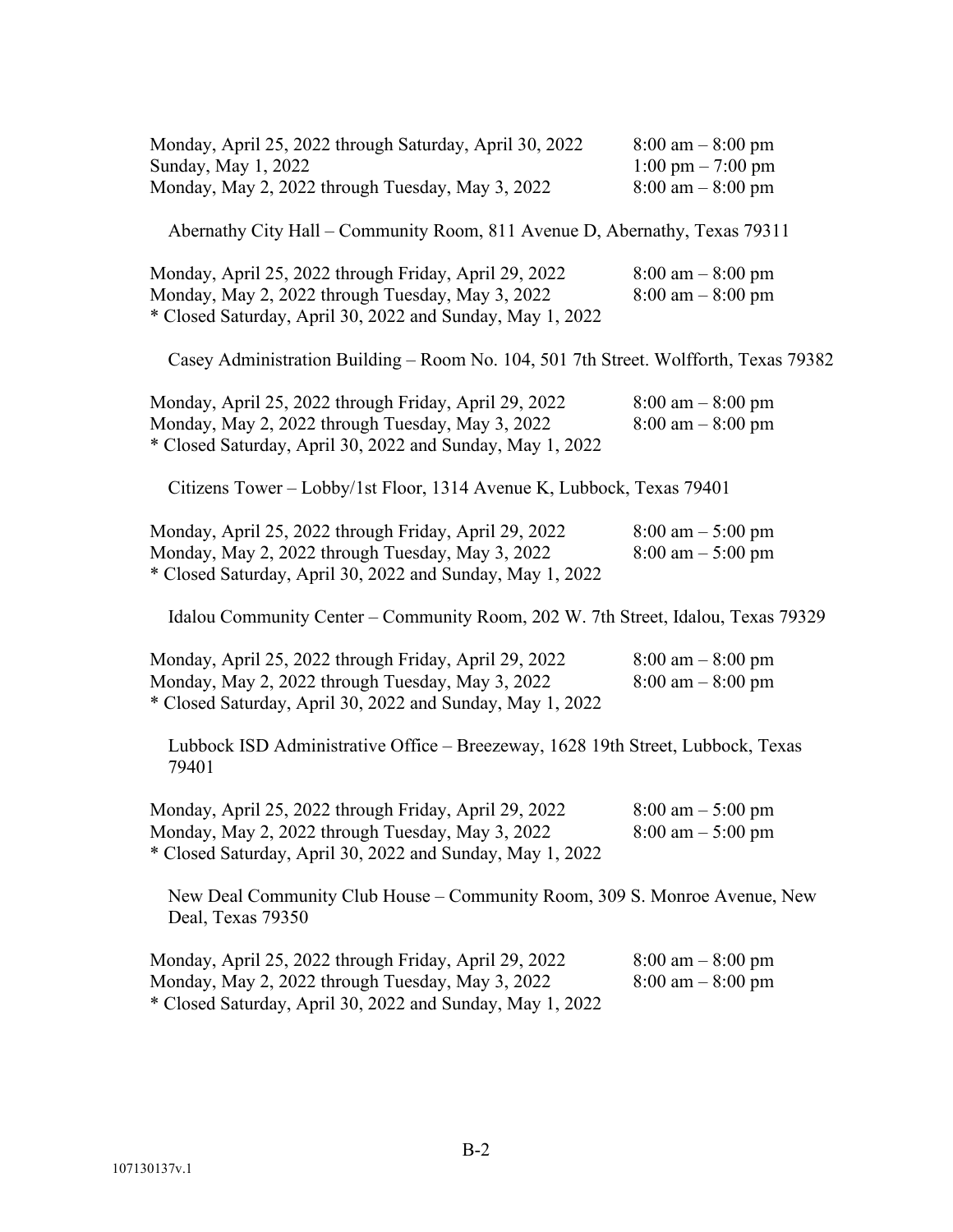Shallowater Community Clubhouse – Community Room, 750 W. Garza St., Shallowater, Texas 79363

Monday, April 25, 2022 through Friday, April 29, 2022 8:00 am - 8:00 pm Monday, May 2, 2022 through Tuesday, May 3, 2022  $8:00 \text{ am} - 8:00 \text{ pm}$ \* Closed Saturday, April 30, 2022 and Sunday, May 1, 2022

Slaton Community Clubhouse – Community Room, 750 W. Garza St., Slaton, Texas 79364

Monday, April 25, 2022 through Friday, April 29, 2022 8:00 am – 8:00 pm Monday, May 2, 2022 through Tuesday, May 3, 2022  $8:00 \text{ am} - 8:00 \text{ pm}$ \* Closed Saturday, April 30, 2022 and Sunday, May 1, 2022

Texas Tech University Student Recreation Center – 3219 Main Street, Lubbock, Texas 79409

| Monday, April 25, 2022 through Friday, April 29, 2022     | $8:00 \text{ am} - 8:00 \text{ pm}$ |
|-----------------------------------------------------------|-------------------------------------|
| Monday, May 2, 2022 through Tuesday, May 3, 2022          | $8:00 \text{ am} - 8:00 \text{ pm}$ |
| * Closed Saturday, April 30, 2022 and Sunday, May 1, 2022 |                                     |

## **Early Voting By Mail**

Applications for voting by mail should be received no later than the close of business (5:00 pm) on Tuesday, April 26, 2022. Applications should be sent to:

> Roxzine Stinson 1308 Crickets Ave. P.O. Box 10536 Lubbock, Texas 79401 phone: 806-775-1339 fax: 806-775-7980 email: votelubbock@lubbockcounty.gov

If an application for ballot by mail is faxed or emailed (or if a federal postcard application is faxed), the applicant must also mail the original application so that the early voting clerk receives the original no later than four days after receiving the emailed or faxed copy.

\*Lubbock County participates in the Countywide Polling Place program under Section 43.007, as amended, Texas Election Code. Registered voters will be able to cast their Election Day ballots at any of the Vote Centers identified above.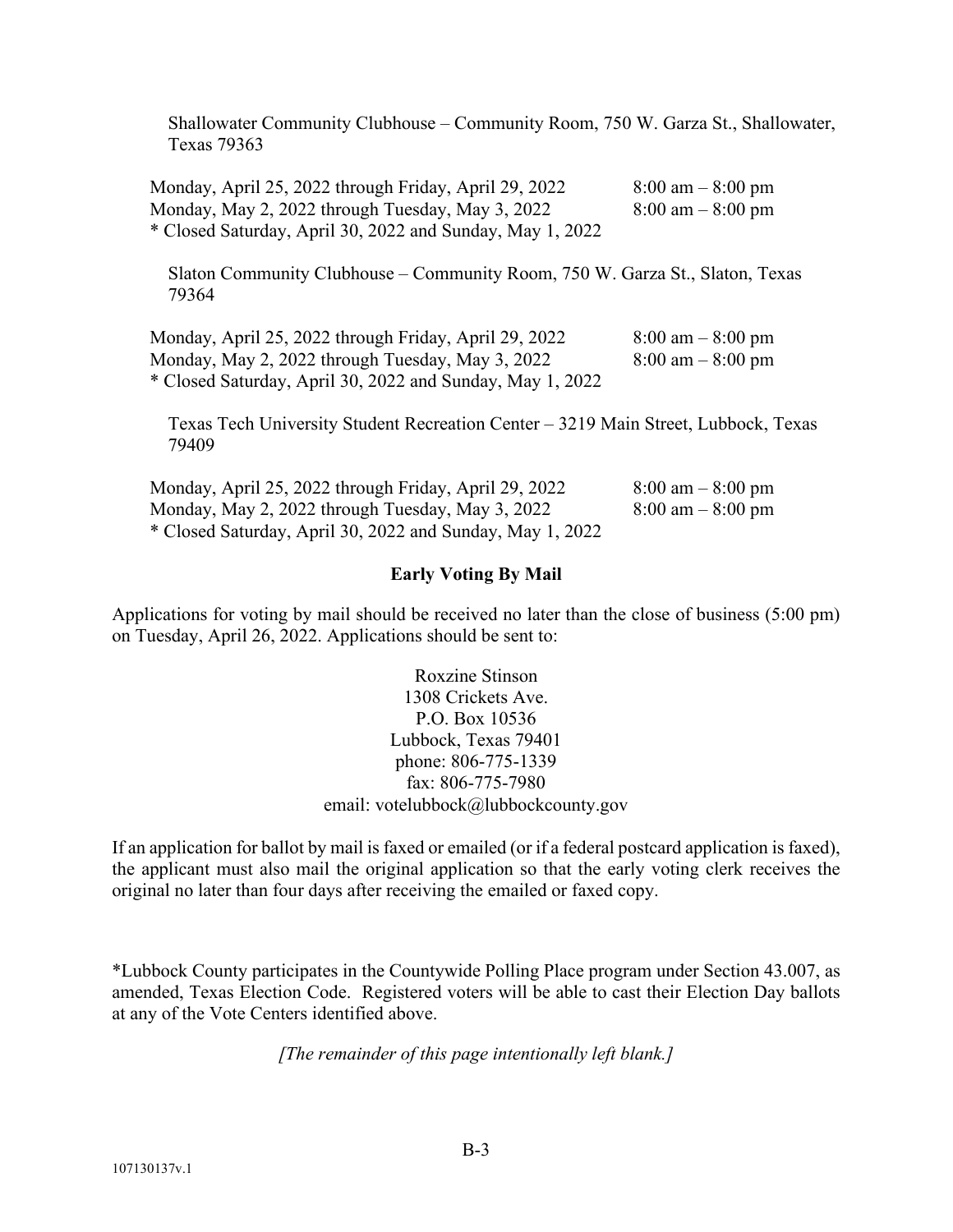# **Exhibit C**

# **VOTER INFORMATION DOCUMENT**

Shallowater Independent School District Proposition A:

| $\Box$ FOR     | "THE ISSUANCE OF NOT TO EXCEED \$48,500,000 OF SHALLOWATER |
|----------------|------------------------------------------------------------|
|                | INDEPENDENT SCHOOL DISTRICT SCHOOL BUILDING BONDS FOR      |
|                | THE PURPOSES OF DESIGNING, CONSTRUCTING, RENOVATING,       |
| $\Box$ AGAINST | IMPROVING, UPGRADING, UPDATING, ACQUIRING, AND EQUIPPING   |
|                | SCHOOL FACILITIES, AND THE PURCHASE OF THE NECESSARY       |
|                | SITES FOR SCHOOL FACILITIES, AND THE LEVYING OF A TAX IN   |
|                | PAYMENT THEREOF. THIS IS A PROPERTY TAX INCREASE."         |

| principal of debt obligations to be authorized                                                                                                                                                                                                                                                                                                                                    | \$48,500,000 |
|-----------------------------------------------------------------------------------------------------------------------------------------------------------------------------------------------------------------------------------------------------------------------------------------------------------------------------------------------------------------------------------|--------------|
| estimated interest for the debt obligations to be authorized presuming<br>an interest rate of 3.75%                                                                                                                                                                                                                                                                               | \$26,792,432 |
| estimated combined principal and interest required to pay on time and<br>in full the debt obligations to be authorized amortized over 30 years                                                                                                                                                                                                                                    | \$75,292,432 |
| as of the date the election was ordered, principal of all outstanding debt<br>obligations                                                                                                                                                                                                                                                                                         | \$24,548,819 |
| as of the date the election was ordered, the estimated interest on all<br>outstanding debt obligations                                                                                                                                                                                                                                                                            | \$6,993,459  |
| estimated maximum annual increase in the amount of taxes on a<br>residence homestead with an appraised value of \$100,000 to repay the<br>debt obligations to be authorized, if approved                                                                                                                                                                                          | \$886.00     |
| This figure assumes the amortization of the District's debt obligations,<br>including outstanding debt obligations and the proposed debt<br>obligation; changes in estimated future appraised values within the<br>District; changes in estimated future appraised values within the<br>political subdivision; and the assumed interest rate on the proposed<br>debt obligations. |              |
| It is also anticipated that taxpayers with frozen rolls (such as those over<br>age 65 who have filed the appropriate exemption) will not see any<br>impact to their taxes unless they make substantial improvements to<br>their homes or change homesteads.                                                                                                                       |              |

# **Major Assumptions for Statement 7 Above:**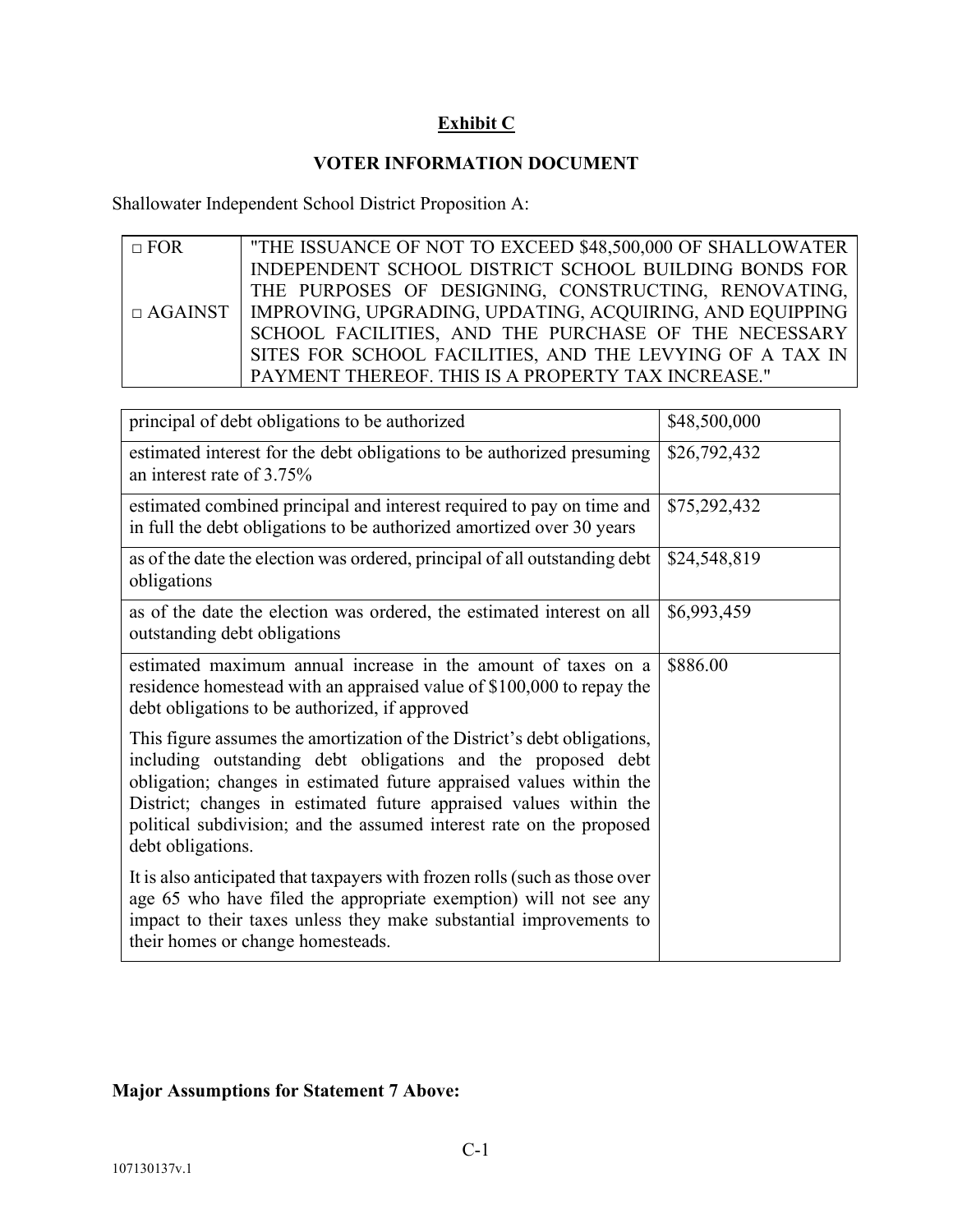(1) Assumed amortization of the District's debt obligations: Over 30 years.

(2) Assumed changes in estimated future appraised values within the District: 2.00%-3.50% annually

(3) Assumed tax collection percentage: 98.0%

(4) Assumed a single bond issue that will occur prior to March 31, 2023.

(5) Assumed interest rate on the proposed debt obligations: 3.75%

(6) Assumes some potential use of Interest and Sinking Fund balance.

(7) Assumes the availability of the Permanent School Fund Guarantee for each series of the proposed debt obligations.

(8) Assumes no material change in the prevailing market and economic conditions at the times of issuance of the proposed debt obligations.

(9) Assumes the proposed debt obligations are paid on time and in full.

The estimates contained in this voter information document are (i) based on certain assumptions (including assumptions concerning prevailing market and economic conditions at the time(s) of issuance of the bonds) and derived from projections obtained from the District's financial advisor, (ii) subject to change to the extent that actual facts, circumstances and conditions prevailing at the time that the bonds are issued differ from such assumptions and projections, (iii) provided solely in satisfaction of the requirements of Section 1251.052, Texas Government Code, and for no other purpose, without any assurance that such projections will be realized, and (iv) not intended to and do not give rise to a contract with voters or limit the authority of the District to issue bonds in accordance with the Propositions submitted by the District's Election Order.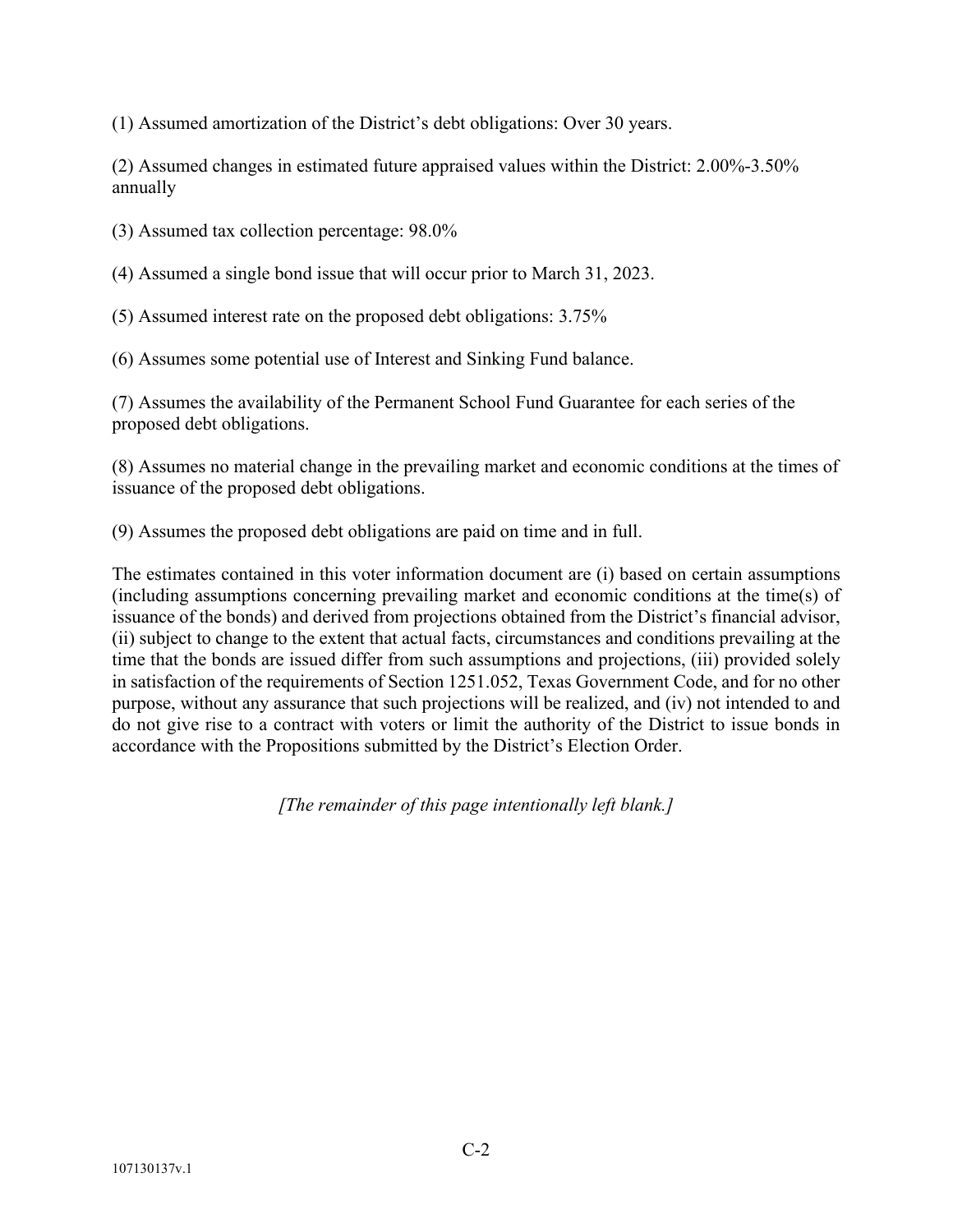Shallowater Independent School District Proposition B:

| $\Box$ FOR | "THE ISSUANCE OF NOT TO EXCEED \$1,500,000 OF SHALLOWATER                 |
|------------|---------------------------------------------------------------------------|
|            | INDEPENDENT SCHOOL DISTRICT SCHOOL BUILDING BONDS FOR                     |
|            | THE PURPOSES OF DESIGNING, CONSTRUCTING, RENOVATING,                      |
|            | $\Box$ AGAINST   IMPROVING, UPGRADING, UPDATING, ACQUIRING, AND EQUIPPING |
|            | ATHLETIC FACILITIES, AND THE LEVYING OF A TAX IN PAYMENT                  |
|            | THEREOF. THIS IS A PROPERTY TAX INCREASE."                                |

| principal of debt obligations to be authorized                                                                                                                                                                                                                                                                                                                                    | \$1,500,000  |
|-----------------------------------------------------------------------------------------------------------------------------------------------------------------------------------------------------------------------------------------------------------------------------------------------------------------------------------------------------------------------------------|--------------|
| estimated interest for the debt obligations to be authorized presuming<br>an interest rate of 3.75%                                                                                                                                                                                                                                                                               | \$1,014,586  |
| estimated combined principal and interest required to pay on time and<br>in full the debt obligations to be authorized amortized over 30 years                                                                                                                                                                                                                                    | \$2,514,586  |
| as of the date the election was ordered, principal of all outstanding debt<br>obligations                                                                                                                                                                                                                                                                                         | \$24,548,819 |
| as of the date the election was ordered, the estimated interest on all<br>outstanding debt obligations                                                                                                                                                                                                                                                                            | \$6,993,459  |
| estimated maximum annual increase in the amount of taxes on a<br>residence homestead with an appraised value of \$100,000 to repay the<br>debt obligations to be authorized and assuming Proposition A is also<br>approved, if approved                                                                                                                                           | \$886.00     |
| This figure assumes the amortization of the District's debt obligations,<br>including outstanding debt obligations and the proposed debt<br>obligation; changes in estimated future appraised values within the<br>District; changes in estimated future appraised values within the<br>political subdivision; and the assumed interest rate on the proposed<br>debt obligations. |              |
| It is also anticipated that taxpayers with frozen rolls (such as those over<br>age 65 who have filed the appropriate exemption) will not see any<br>impact to their taxes unless they make substantial improvements to<br>their homes or change homesteads.                                                                                                                       |              |